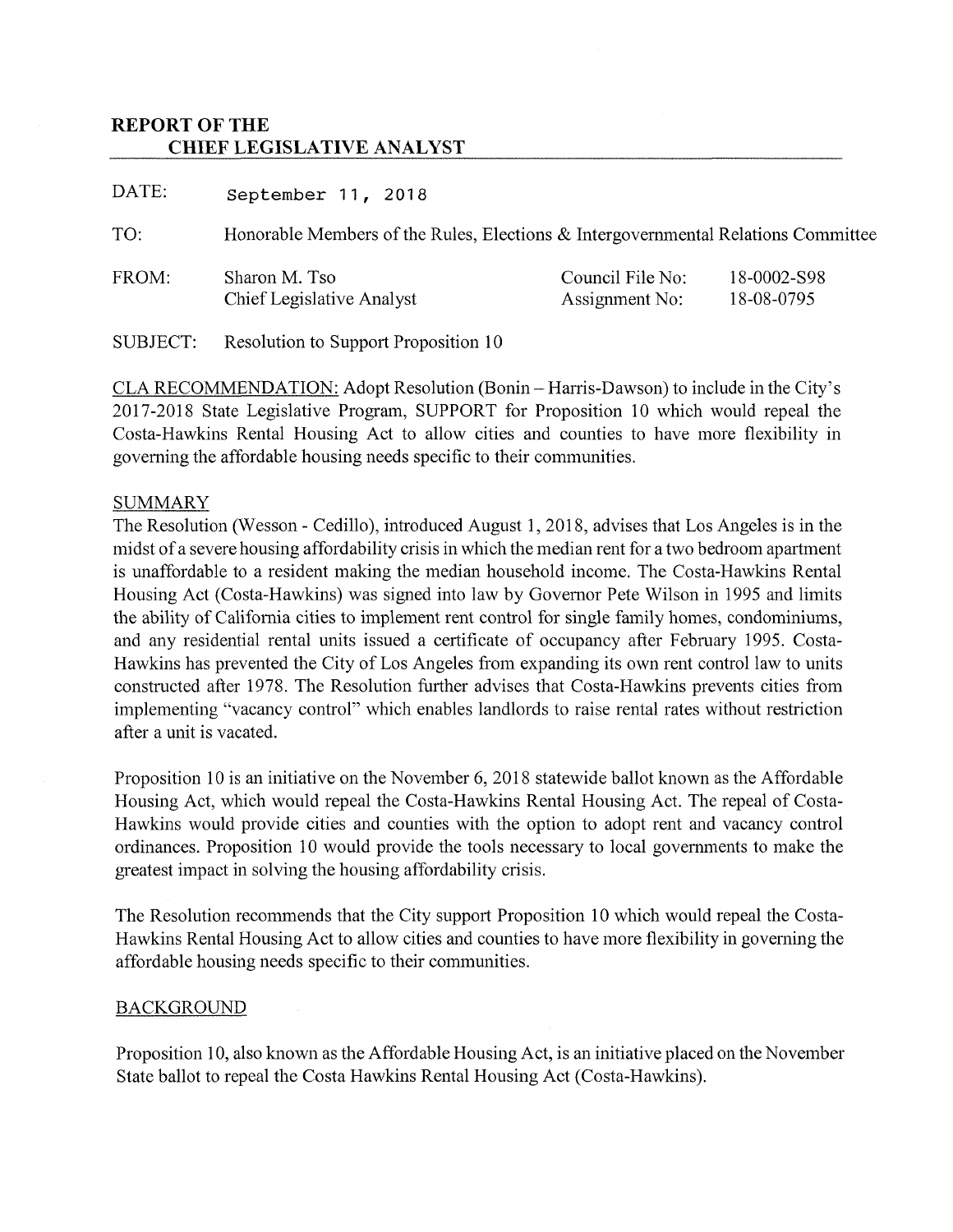Costa-Hawkins was signed into law in 1995, following the adoption of rent control laws throughout California in the 1970s and 1980s. It allows an owner of residential property to establish initial and all subsequent rental rates for a unit which:

- Has a certificate of occupancy issued after February 1, 1995; or
- Was already exempt form rent control prior to February 1, 1995; or
- \* Is a single-family home or condominium which tenancy began after January 1, 1996.

Costa-Hawkins also allows an owner to establish the initial rental rate of a unit which has had the previous tenancy terminated by the owner or upon a change in terms of the tenancy. This law preempts local rent control laws and prevents the expansion of rent control to newly constructed rental units. If approved, Proposition 10 would repeal Costa-Hawkins and give cities and counties the option to enact or expand rent control laws, but would not require them to so. Proposition 10 would also codify a landlord's right to a fair rate of return, which is currently established by case law. Further, the repeal of Costa-Hawkins would allow for regulations on rental rate increases following the vacancy of a unit.

According to the State's Legislative Analyst's Office (LAO), passage of Proposition 10 could affect local tax revenues. The precise effects, including whether the effect will be an increase or decrease in overall tax revenues, are largely unknown and will be dependent on local actions in response to the potential approval of Proposition 10. Rent control could potentially lower property values of both the properties which are brought under rent control and surrounding properties. Lower property values would result in lower property tax revenue, collection of which is based on property value. Establishing rent control policies could also allow for lower rental rates and therefore allow renters to purchase more taxable goods, potentially increasing sales tax revenue. According to the LAO, the enforcement of newly enacted rent control laws would likely result in an increase in administrative costs for local governments.

The City of Los Angeles was one of the 14 cities to enact rent control ordinances prior to the passage of Costa-Hawkins. The Rent Stabilization Ordinance (RSO), adopted in 1978, places a restriction on rent by making it unlawful for a landlord to demand, accept, or retain more than the maximum adjusted rent pursuant to the RSO. The maximum adjusted rent as defined by the RSO is the highest legal monthly rental rate during April 1979 plus an allowable annual increase. The allowable annual increase, based on the Consider Price Index, is determined and provided by Housing and Community Investment Department. The RSO also provides for control of initial rental rates following the vacancy of a unit under certain conditions as outlined in the RSO. The passage of Proposition 10 would allow the City to expand or otherwise amend the Rent Stabilization Ordinance.

Support for Proposition 10 is consistent with past City efforts to provide the expansion of the current stock of affordable housing and to allow communities to have flexibility in determining appropriate affordability requirements for housing, including support for actions to repeal Costa-Hawkins.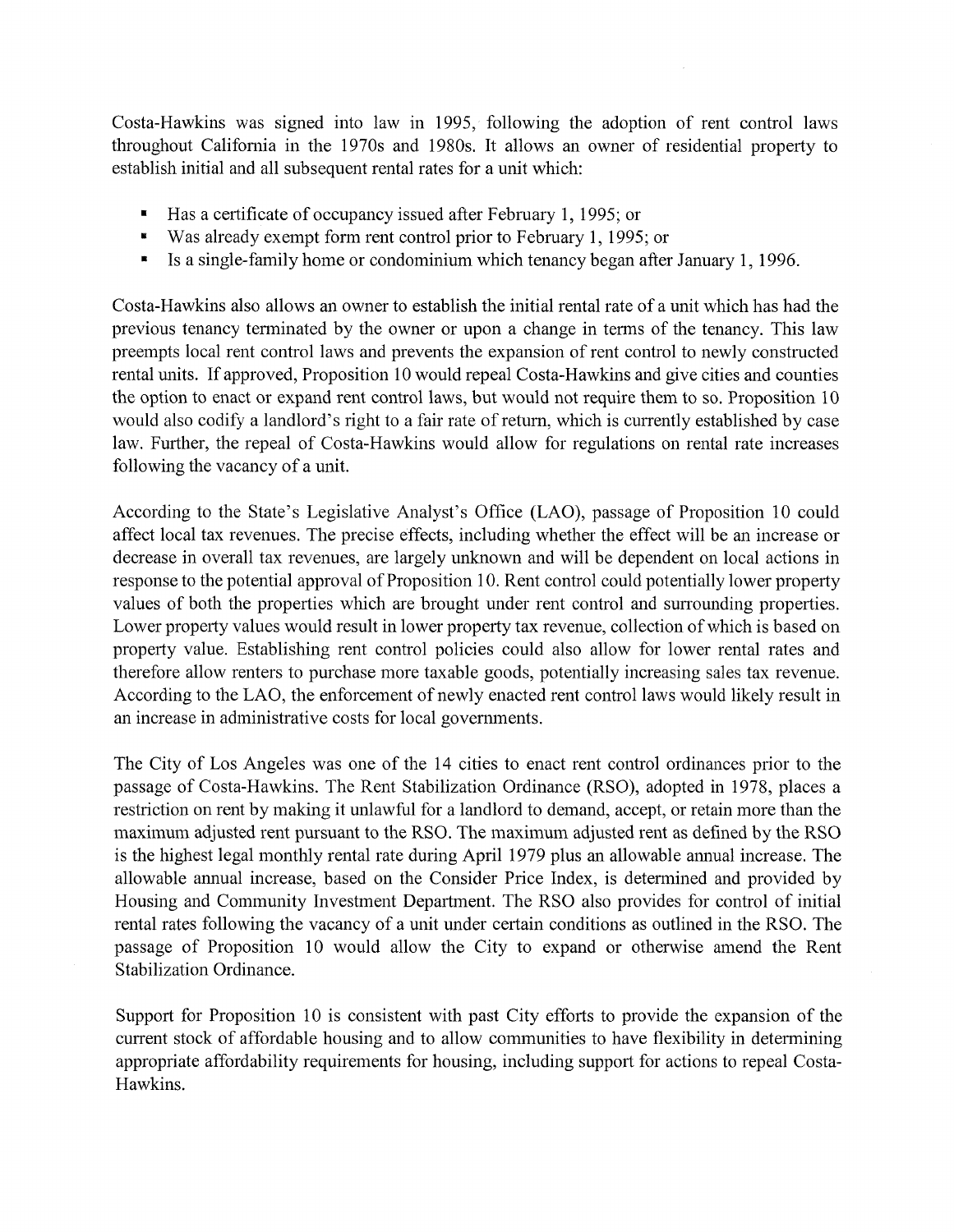# DEPARTMENTS NOTIFIED Housing and Community Investment Department of Los Angeles

*V* Andy Gala:

Analyst

Attachments: 1. Resolution (Bonin - Harris Dawson)